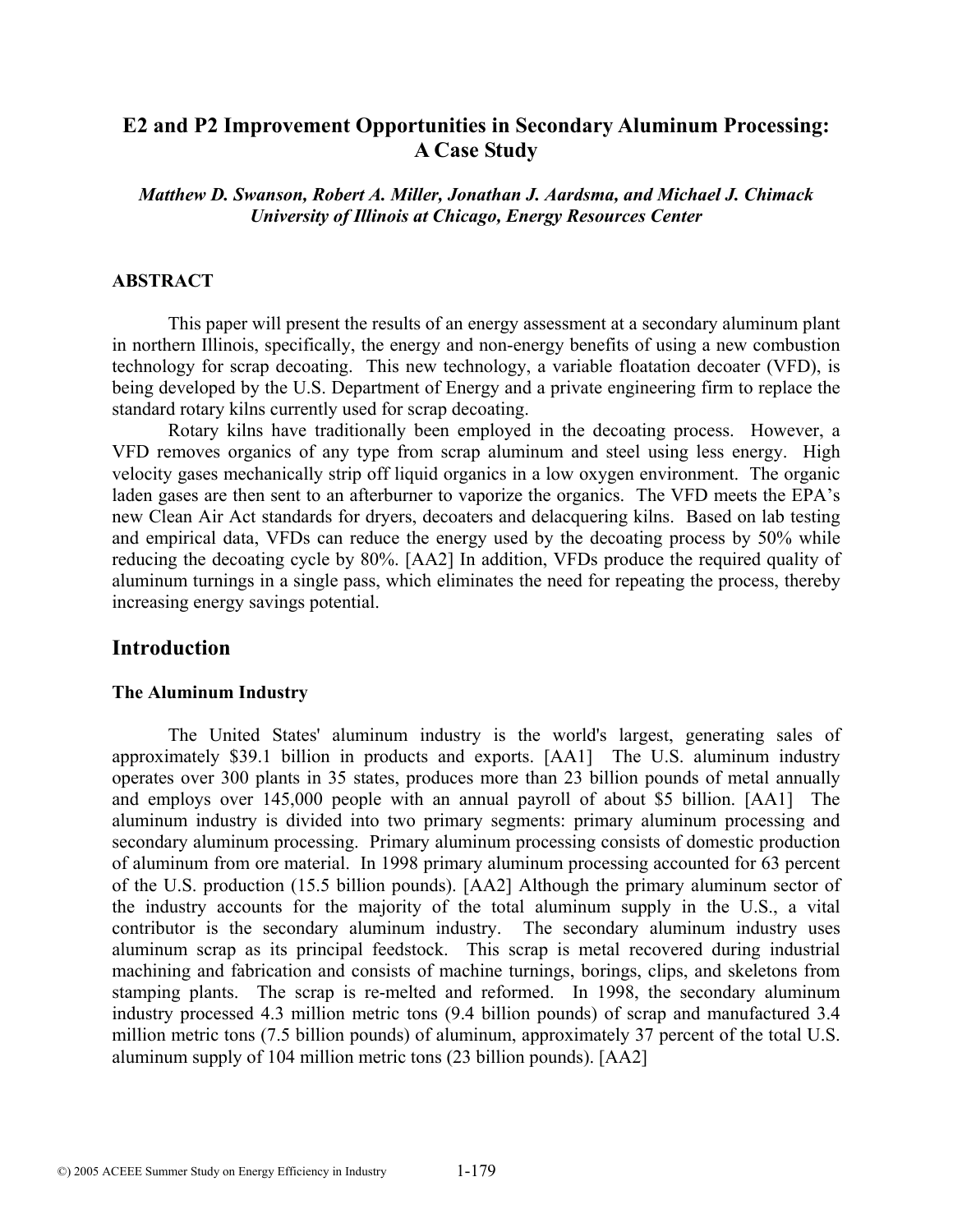The contribution of the secondary aluminum industry, a third of total U.S. aluminum supply, becomes even more significant when placed in historical perspective. In 1972, recycled aluminum accounted for 19 percent of the nation's total aluminum supply. [AA2] Over the next 27 years, production of recycled aluminum rose 242 percent to 3.4 million metric tons (7.5 billion pounds). Over the same period, the total U.S. aluminum supply increased just 91 percent. [AA2] These trends demonstrate that there have been concentrated efforts to increase the amount of aluminum recovered. Furthermore, the secondary aluminum industry is an essential part of the U.S. focus on energy conservation, as recycling aluminum requires only five percent of the energy that primary-ore production requires. [AA2] This significant difference in energy usage shows the true impact secondary aluminum processing can have on the industry's energy consumption as a whole. A transfer of one unit of primary production to secondary production will result in an energy reduction of 95 percent. As more and more aluminum is processed from scrap as opposed to ore, the total energy consumed by the aluminum industry will fall.

 While the United States has long consumed the majority of the world's resources, the market for aluminum and other metals in China continues to experience growth as the country continues its rapid industrial expansion. China's economic growth reached a seven-year high at 9.1 percent in 2003. [CD] China's State Council Development Research Center, the World Bank, Asian Development Bank and Goldman Sachs Co. have all predicted that China's economy will maintain a growth rate of over 6 percent until 2010. [CIIC]

China currently consumes over 20 percent of the world's aluminum and copper and is the world's biggest user of steel and cement. Even allowing for a slowdown in growth rates, China is expected to account for 30 percent of global base metals demand by 2010. [CS] This continued economic expansion, coupled with China's increasing demand for base metals, is expected to maintain aluminum's, and hence secondary aluminum's, long-term trend of just under 3 percent annual growth for the foreseeable future. [NRC]

For these reasons, the secondary aluminum industry will continue to be a large consumer of energy for some time to come. The worldwide requirement for aluminum, coupled with natural gas price trending, will increase the demand for new energy conservation and reduction technologies in the secondary aluminum industry.

 The aluminum industry has been proactive in adopting new equipment and technologies in the past several years, making significant reductions in its energy usage. In 2002 alone, the industry reduced its energy consumption by 22 percent. [AA2] The U.S. Department of Energy (DOE) has established several grant programs intended to increase the attractiveness of energy related projects. Aside from grants to manufacturing facilities, the DOE has provided millions of dollars in research grants. Several new technologies have been built and tested, such as a ceramic coating for recuperation, cogeneration from furnace exhaust and innovative furnace control mechanisms. This paper details one such innovation.

#### **Processing Secondary Aluminum at the Plant**

Aluminum scrap comes from a variety of sources. "New" scrap is generated by preconsumer sources, such as drilling and machining of aluminum castings, scrap from aluminum fabrication and manufacturing operations and aluminum bearing residual material (dross) skimmed off molten aluminum during smelting operations. "Old" aluminum scrap is material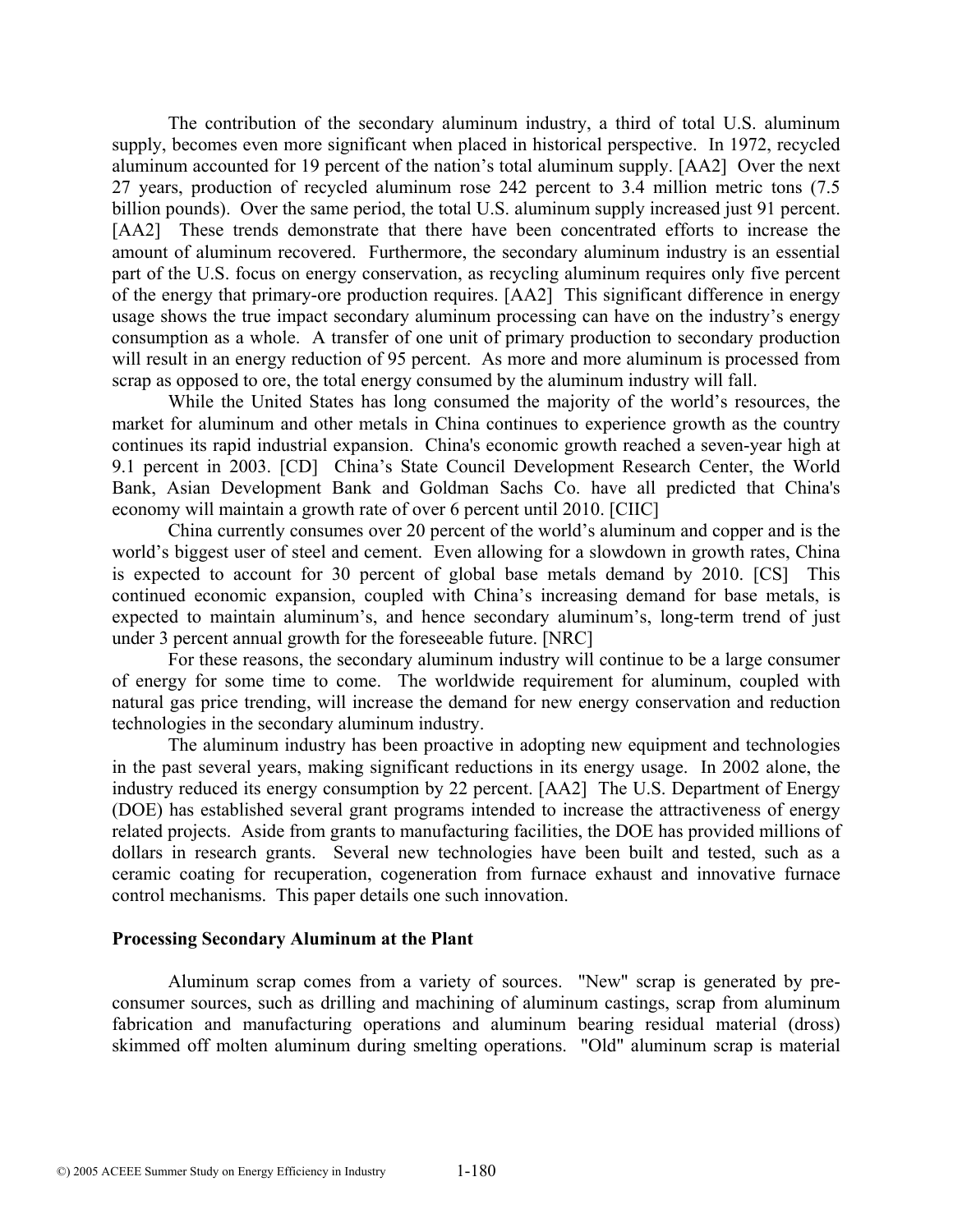that has been used by the consumer and discarded. Examples of old scrap include used appliances, aluminum foil, automobile and airplane parts, aluminum siding, and beverage cans.

 Scrap pretreatment involves sorting and processing scrap to remove contaminants and to prepare the material for smelting. Sorting and processing separates the aluminum from other (ferrous) metals, dirt, oil, plastics, and paint. Pretreatment cleaning processes are based on mechanical and pyrometallurgical (drying) techniques. Once a facility is ready to process scrap metal, it is first transported to a shredder, where it is reduced to a manageable size. The material leaving the shredder is called "turnings." After the shredder the ferrous metal is separated using an iron separator. The resulting aluminum scrap is then transported to a dryer.

 Before aluminum scrap can be put into the furnace it must be decoated and visually inspected to ensure that no organics or oils remain on the surface. Typically, this cleaning is accomplished by using a rotary kiln dryer. A typical rotary kiln dryer uses heat to separate aluminum from contaminates and other materials. The turnings are heated to high temperature (300°F-450°F) to vaporize or carbonize the organic contaminates, but not high enough to melt the aluminum (1,220ºF). Once the turnings are dried, they fall into another bin which is transported to the charging well of the furnace, where they are added to the pool of molten aluminum. If the quality of the scrap resulting from the drying process is not adequate, the drying process may be repeated several times. Besides this uncertainty, kilns have additional shortcomings: 1) inability to process solid organics such as rubber and plastics; 2) high levels of oil and paint; 3) a tendency to formulate dust as a result of direct flame impingement on the scrap aluminum; 4) a tendency to oxidize aluminum scrap, which increases the amount of dross in the smelter; and 5) a tendency to emit volatile organic compounds (VOCs).

 After scrap pretreatment in the rotary dryer, smelting and refining are performed. Smelting and refining in secondary aluminum recovery takes place primarily in reverberatory furnaces. These furnaces are refractory brick lined and constructed with curved ceilings. A typical reverberatory furnace has an enclosed melt area where the flame heat source operates directly above the molten aluminum. The furnace charging well is connected to the melt area by channels through which molten aluminum is impelled from the melt area into the charging well. Aluminum flows back into the melt section of the furnace by force gravity.

 Most secondary aluminum recovery facilities use batch processing in smelting and refining operations. It is common for one large melting reverberatory furnace to support the flow requirements for two or more holding furnaces. The melting furnace is used to melt the scrap and remove impurities or entrained gases. The molten aluminum is then gravity fed into a holding furnace. Holding furnaces are better suited for final alloying and for making any additional adjustments necessary to ensure that the aluminum meets product specifications. Molten aluminum is then poured into molds or is used as feedstock for continuous casters.

## **Facility Description**

 The facility described in this paper performs secondary smelting and refining of nonferrous and ferrous metals. The company produces approximately 18,000 tons of ferrous and 4,000 tons of non-ferrous metal monthly. This facility is a secondary aluminum recycler, recovering aluminum from scrap metal to make die cast alloy ingots and sows for the metal casting industry. Their aluminum recycling strategy differs only slightly from that of a typical secondary smelter, in that only one reverberatory furnace is used to support the entire facility's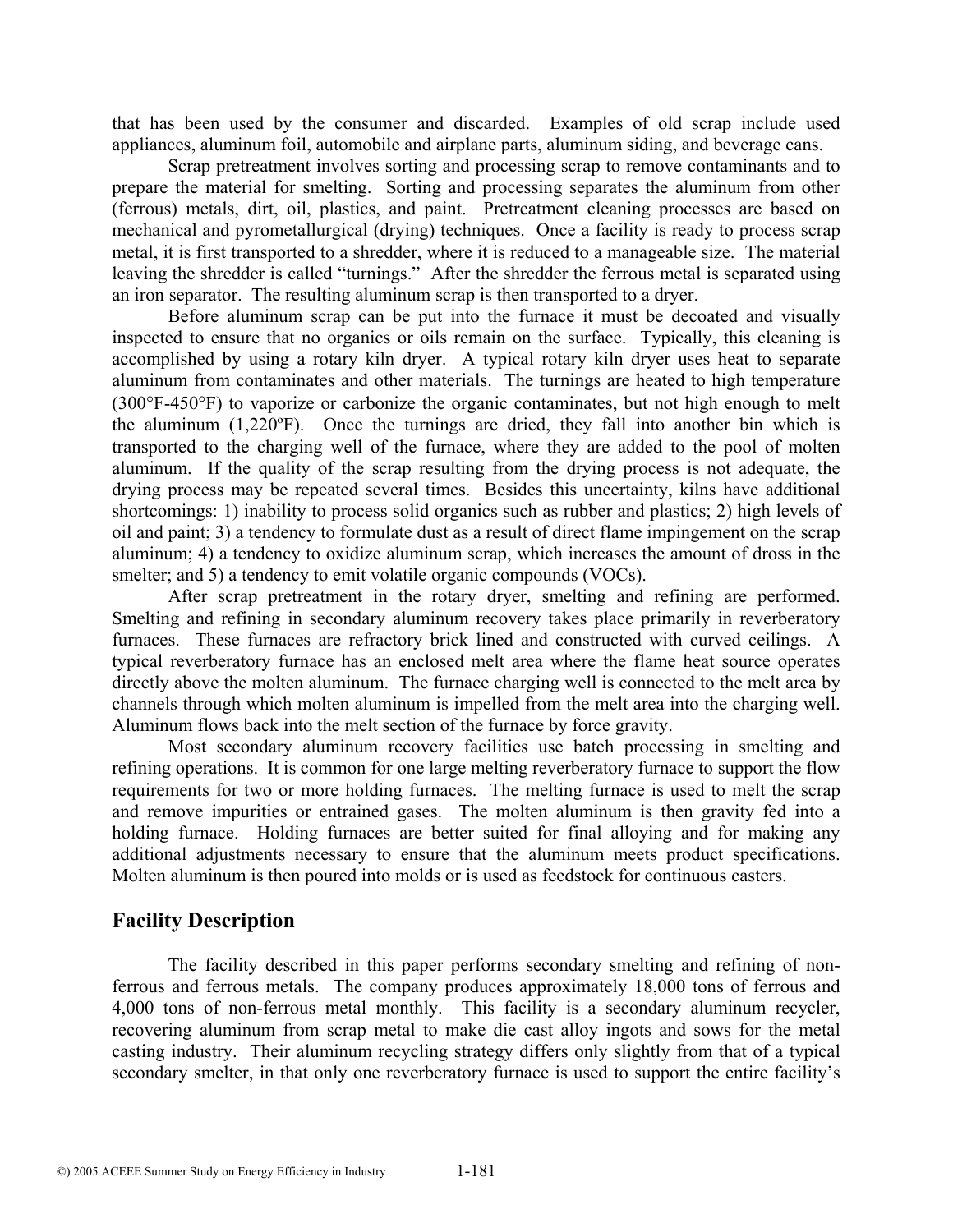output. This facility is one of the primary providers of aluminum in the Chicago metropolitan area and continues to make efforts to reduce its energy consumption.

 The energy consumption at this facility is comprised of electricity and natural gas. The total electricity consumption at this facility was 7,000,000 kWh/yr, with an average demand of 1,513 kW/month during the base year. The total natural gas consumption at this facility was 246,171 MMBtu/yr. Natural gas at this facility is consumed by two systems, the furnace and the rotary kiln dryer. The breakdown of the natural gas consumption at this facility is shown in Table 1 below.

| Furnace | Drver  | <b>Total</b> |
|---------|--------|--------------|
| 172.319 | 73,852 | 246,171      |
| 70%     | 30%    | $100\%$      |

| Table 1. Natural Gas Breakdown |
|--------------------------------|
|--------------------------------|

 As with all secondary aluminum smelters the main energy users are the drying process and the reverberatory furnace. This facility uses a conventional rotary kiln dryer to clean its scrap. The dryer consists of one 7 MMBtu/hr burner on each end of the kiln, as well as two 7 MMBtu/hr burners, which are used in the afterburner. The afterburner is used to incinerate the organics and oils, which are stripped from the aluminum scrap. The exhaust of the afterburner at this facility is cooled and then routed into a baghouse where any aluminum particles are removed before the air is exhausted into the atmosphere. In a conventional rotary kiln dryer, scrap builds up at the bottom of the chamber. To control the amount of buildup, a 50 hp motor is used to rotate the kiln at 5 RPM. The rotation provides evenly cleaned scrap, as well as a control mechanism for the scrap feed rate. The kiln is also pitched to ensure a consistent direction of scrap flow. A picture of the rotary kiln dryer used at this facility is shown in Figure 1 below.



**Figure 1. Rotary Kiln Dryer**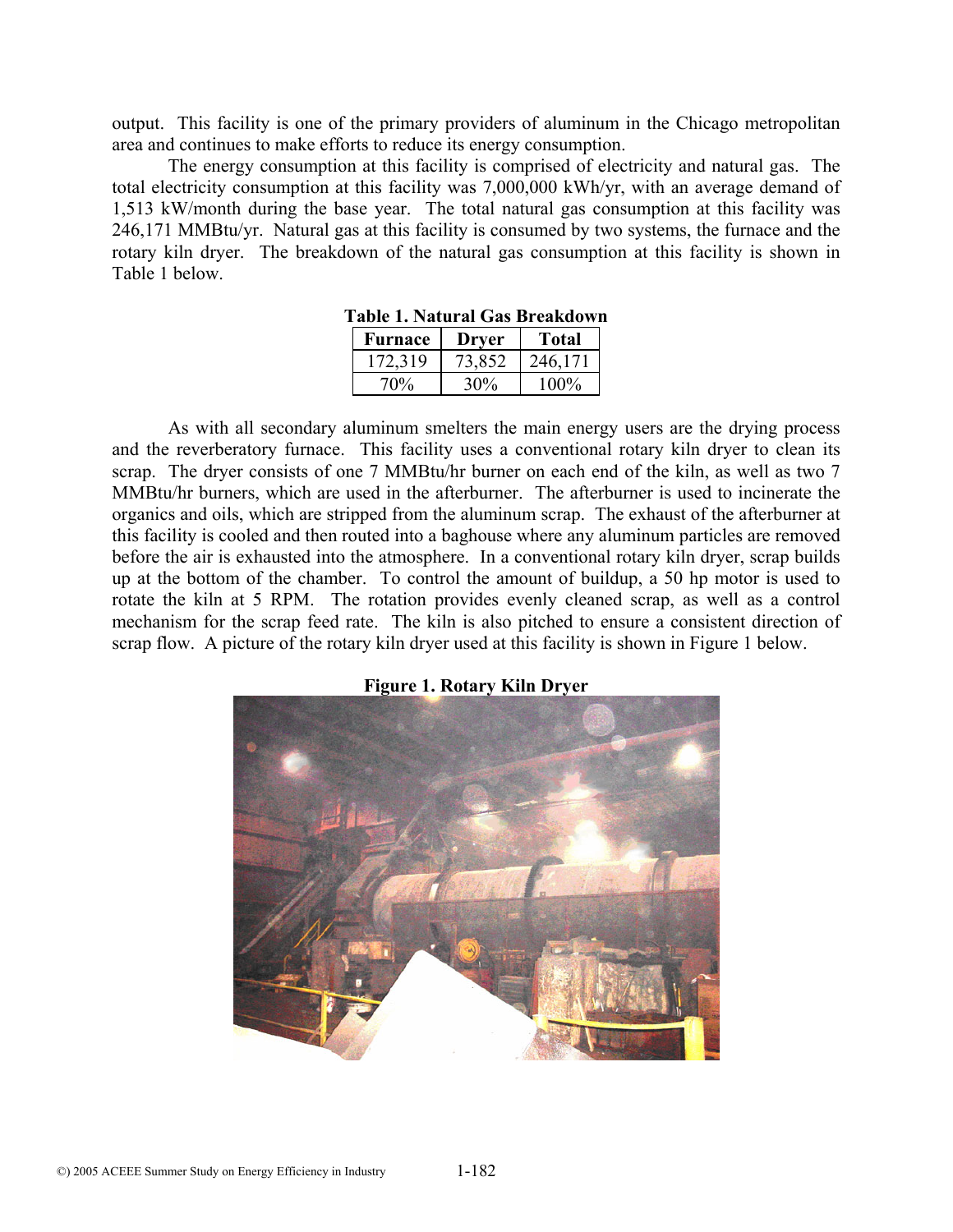Plant management states that the drying process is a bottleneck for the facility. In some cases the drying process must be repeated four times before the quality of the scrap is satisfactory for melting. This bottleneck limits the amount of aluminum that can be produced in a day, which in turn limits the facility's profit potential. In addition to the productivity and throughput losses, each additional pass through the dryer consumes more energy. Eliminating the need to repeat the process will result in a natural gas usage reduction of up to 75 percent by the kiln. In addition, removing the bottleneck will also enable the facility to increase aluminum throughput each day.

# **The Evolution of Drying Technologies**

 The limitations of the conventional rotary kiln dryer have sparked several projects related to improvements of the design. In 1996, a grant was given to an engineering research company through the DOE to begin researching design improvements for rotary dryers. The first improvement realized was heat generated by the afterburner could be recirculated back into the kiln. This improvement would result in a significant reduction in natural gas usage by recovering the waste heat and preheating incoming air. This new rotary decoater was called the  $\text{IDEX}^{\text{TM}}$ , or indirect fired system. The only difference between this system and the conventional dryers was the heat recovery, leaving the same rotary element in place. Because the rotary element has not been eliminated, the  $\text{IDEX}^{\text{TM}}$  experiences similar productivity drawbacks to that of a conventional kiln. A diagram of the IDEX<sup>TM</sup> dryer is shown in Figure 2 below.





Source: Industrial Technologies Program. 2000.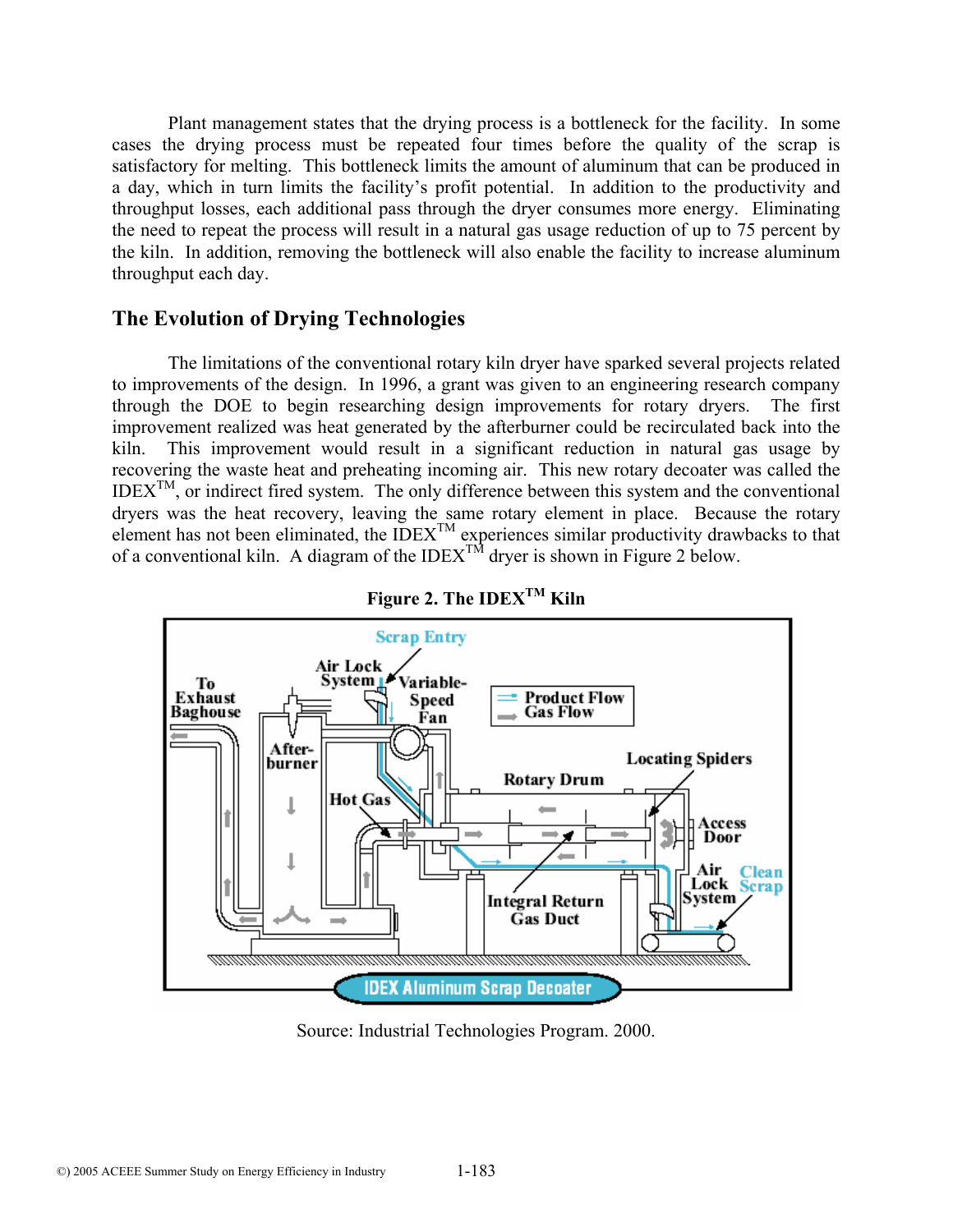As depicted in Figure 2, hot gasses generated by the afterburner can be routed through two outlets. One outlet is routed to the baghouse, while the other outlet is routed back into the kiln. Hot gasses entering the kiln are sent through a scooping tube and ejected onto the opposite wall. A curved shield directs the gasses back through the kiln in the opposite direction of the scrap flow. This increases the amount of heat transfer as counterflow heat transfer designs are sometimes more effective due to the increased temperature difference. A variable speed fan controls the amount of gasses returned into the kiln. As the diagram shows, there are no burners in the kiln itself. Instead, indirect hot gasses generated by the afterburner are used to clean the scrap. This causes the IDEX<sup>TM</sup> to consume approximately half the natural gas that a conventional kiln uses because of the heat recovery used.

 Although the realization of the potential for heat recovery was a large step in the evolution of drying technology, many engineers thought the design could be further improved. It was thought if the design of the dryer allowed the scrap to be cleaned without touching the surface of the chamber, it would be cleaner the first time through, thus reducing the energy consumption. Therefore, the DOE and a private engineering firm developed and tested a new technology for decoating aluminum scrap. This technology, the variable floatation decoater, removes organics of any type from scrap aluminum and steel without the need of a rotary element. High velocity gases mechanically strip off liquid organics, while high gas temperatures vaporize the remaining organics in a low oxygen environment. The organic laden gases are sent to an afterburner to destroy the organics; the heat finally produced is used to drive the process. The VFD meets the Environmental Protection Agency's new Clean Air Act standards for dryers, decoaters and delacquering kilns. The main difference between the VFD and the IDEX<sup>TM</sup> is that the need for a rotating kiln has been eliminated. The rotating kiln has been replaced with a vertical cone shaped decoating chamber and a holding tank. Scrap is fed through the top of the cone using a bucket loader. Upon entering the cone the scrap is exposed to high temperature, high velocity gasses. The gas flowrate is strictly regulated so that the aluminum scrap floats in the gasses. As the scrap floats down through the cone and into the holding tank, it is cleaned. This innovation allows scrap to be decoated evenly, quickly and thoroughly. A conceptual VFD is shown in Figure 3.

The benefits of the vertical floatation decoater include increases in decoating effectiveness, speed and energy efficiency. It has a small footprint, minimal moving parts and is less expensive to install than a standard rotary kiln.

# **Analysis**

#### **Energy Usage of the VFD**

 The energy usage of the VFD is significantly less than that of a conventional kiln. The incorporation of heat recovery eliminates two burners. The vertical decoating element eliminates the need for a large motor while reducing the cycle time. The effects of these changes on the energy consumption of the VFD are discussed in detail below.

The VFD does not have a rotating core, therefore, there is no electric motor for the mechanical rotation. The scrap is evenly decoated in the cone. Although the energy consumption of a large motor is significant, the majority of the energy consumption is in the form of natural gas. In a conventional rotary kiln, as well as the VFD, natural gas is used in two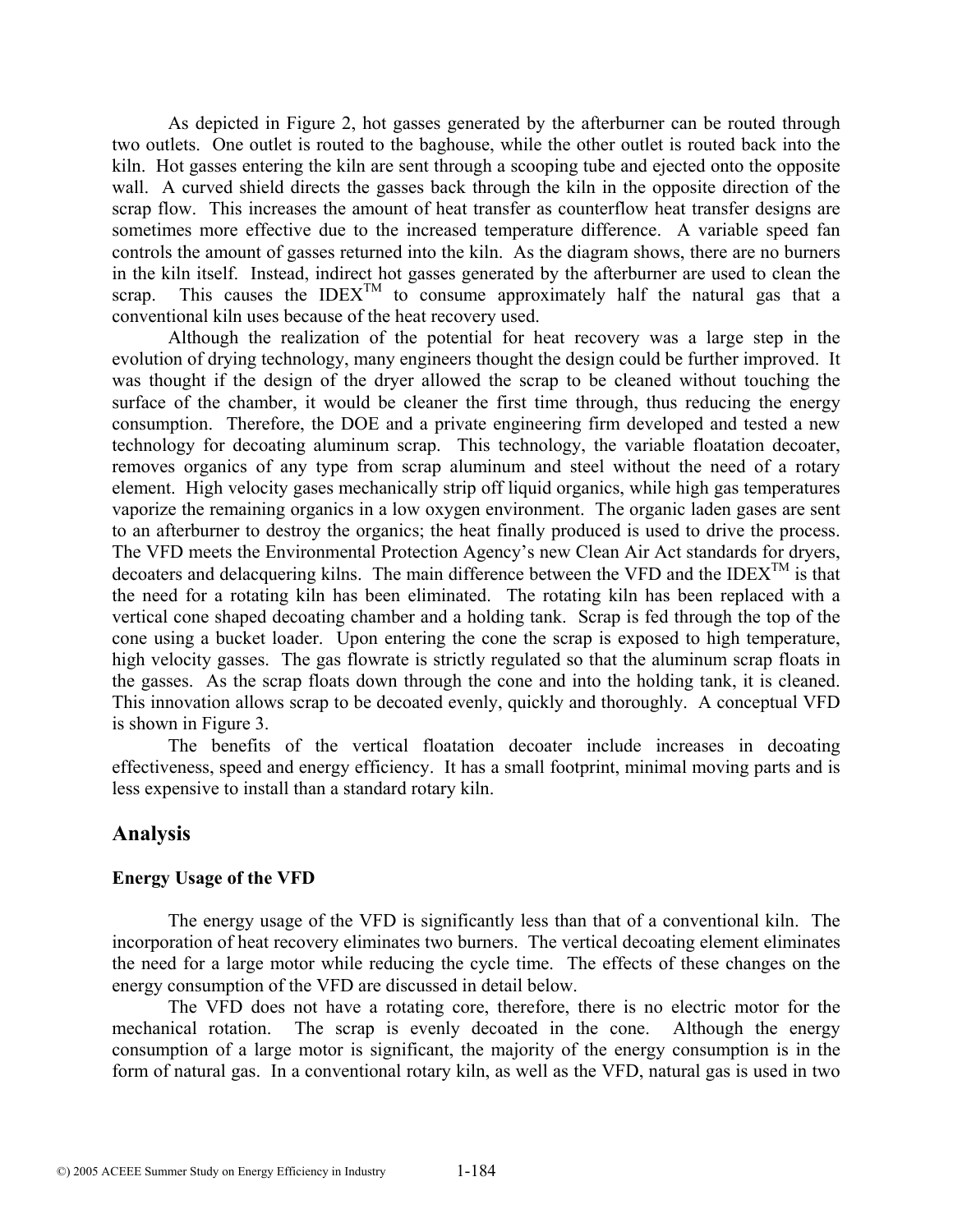places: to accomplish decoating and to incinerate organics and oils from the aluminum. The main difference is a conventional rotary dryer uses direct heat to accomplish the drying, while the VFD uses waste gasses to drive the decoating process. The VFD is similar to the IDEX<sup>TM</sup> in this manner. Aside from the direct reduction in natural gas consumption, there are additional reductions due to indirect benefits of introducing hot metal directly into the furnace.



**Figure 3. VFD Diagram** 

Source: Energy Research Company. 2003.

 The unique design of the cone enables scrap to be cleaned properly the first time through the machine. This eliminates the repetition normally associated with conventional dryers, saving the natural gas required to repeat the cleaning process. Properly decoating scrap the first time can save as much as a 75 percent in natural gas usage per pound. In addition, hot and dry scrap from the VFD at temperatures of 500°F to 700°F can be introduced directly into melting furnace. By contrast, conventional dryers, which often require material to be reworked, necessitate a reserve of pre-dried scrap for the melting furnace to maintain production. Introducing cold aluminum scrap into the furnace has a negative impact on energy use not realized by introducing the hot turnings.

When analyzing the energy usage of the VFD it is best to talk in terms of specific energy usage in units of Btu/lbm of scrap. Energy Research Company, located in New York, constructed a scale model of the VFD in an effort to analyze its natural gas consumption. The model was capable of 1,000 lbm/hr of scrap. Several test runs were preformed using different scrap rates and operating conditions. Figure 4 shows the results of the tests; there is an exponential relationship between the scrap rate and the specific energy use.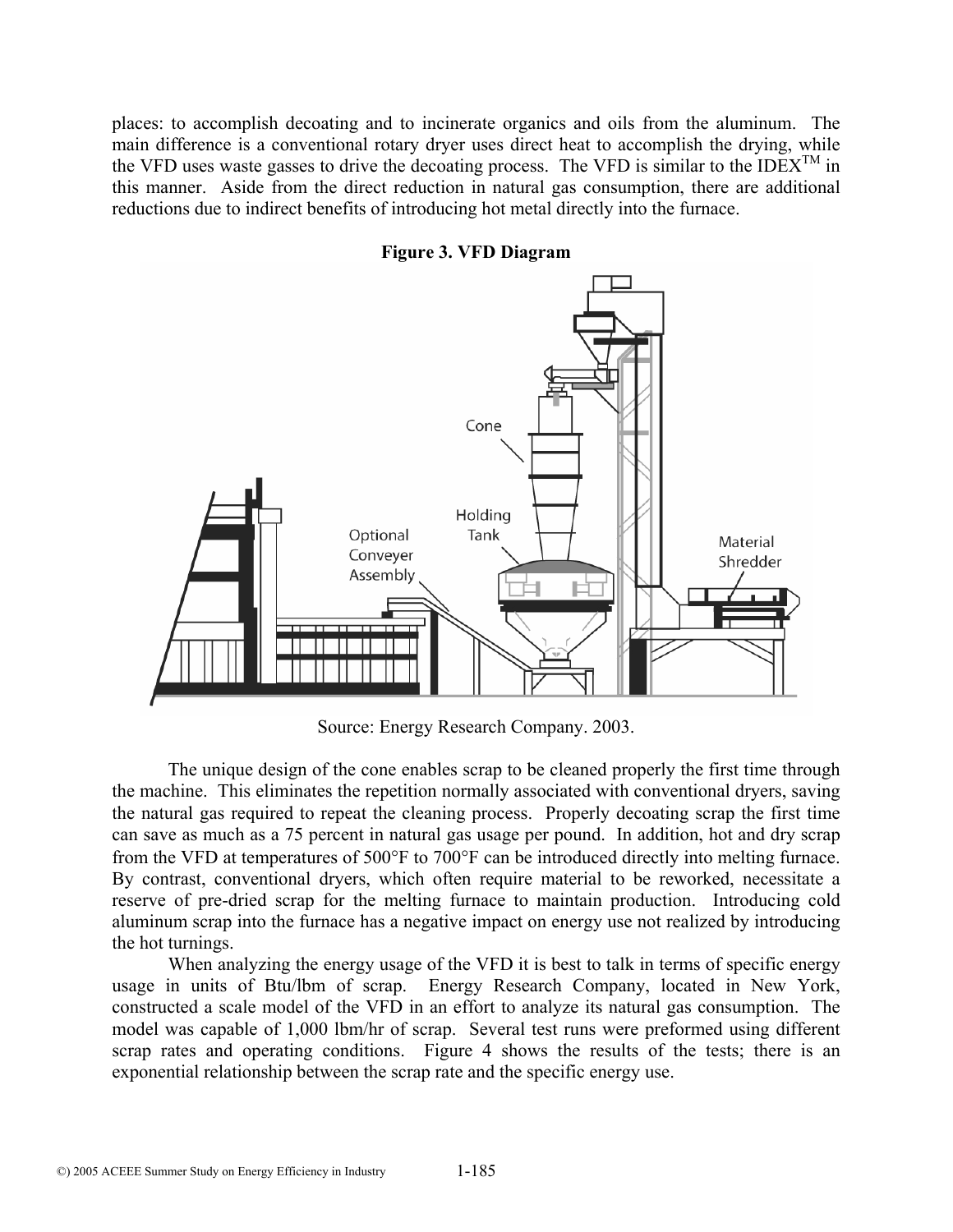

Source: Industrial Technologies Program. 2000.

#### **Productivity Improvements of the VFD**

 The VFD offers productivity benefits in addition to reduced energy consumption, including reduced decoating time and increased throughput. While this is due to a number of design changes, the vertical cone is the only fundamental difference between the VFD and its older counterpart. Due to the vertical decoating chamber, the gasses within the cone move with higher velocities than a standard kiln. Measurements taken by Energy Research Company on the VFD model show that an increase of up to six times the flowrate is possible by using a vertical chamber. The specific flowrate of the gasses in the cone is designed to maintain a floating bed of scrap depending on the scrap feed rate. Therefore, increased velocity is required in order for the VFD to operate properly. This design innovation enables scrap to be decoated over a shorter time period as compared to conventional rotary kilns. The increase in the velocity of the gasses results in an increase of the heat transfer coefficient. Due to the increased heat transfer coefficient, the time required to decoat scrap can be reduced.

Figure 5 illustrates that as the gas velocity increases the heat transfer coefficient increases, thereby raising the overall energy efficiency of the VFD. Typical velocities in the VFD range from 40 ft/sec to 80 ft/sec. As the graph shows, the relationship between the gas velocity and the heat transfer coefficient in this range is linear. The increased heat transfer coefficient enables the VFD to decoat scrap quickly and efficiently as compared to a conventional kiln resulting in increased productivity and lower operating costs.

Figure 6 illustrates an exponential relationship between the gas velocity and the relative decoating time. The relative decoating time refers to percent time as compared to a conventional kiln. The graph shows that as the gas velocity is increased, the amount of time saved by using the VFD as opposed to a conventional system increases. However, the curve approaches 20 percent time asymptotically, denoting a limit on the time savings. Because the speeds at which gasses flow through the cone of the VFD are dependent on the scrap rate, the most efficient operation of the VFD would be at higher loads. At high scrap rates the specific energy usage is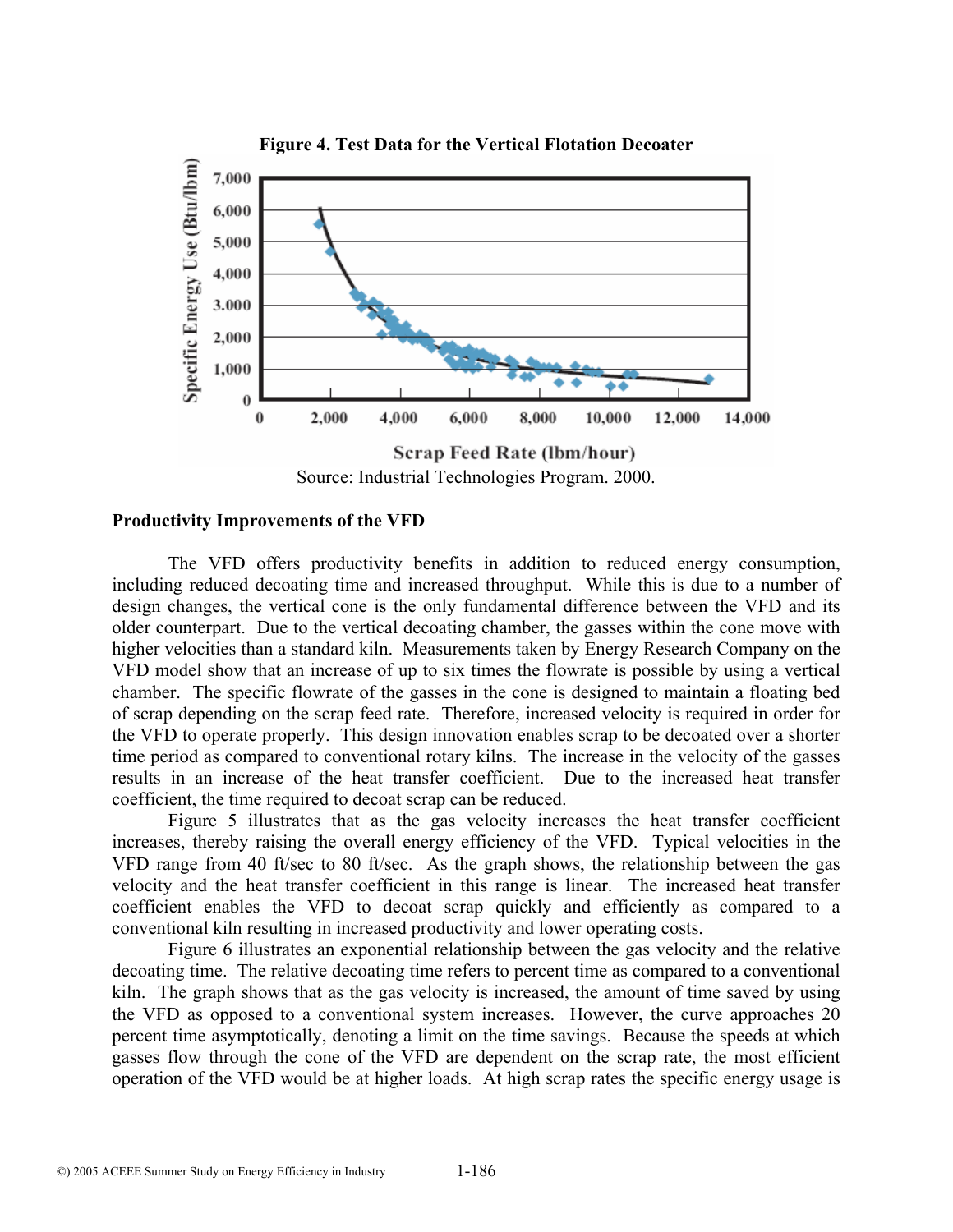small, the gas velocity is high and the scrap is decoated in less time. Therefore, a VFD replacement is most attractive in the scrap rate range of 6,000 lbm/hr and higher.

As described earlier, conventional kilns represent a bottleneck in the aluminum recycling process. The reduction in decoating time would enable facilities to eliminate the bottleneck associated with conventional kilns while increasing the amount of aluminum produced each day.

 In addition to the decreased cycle time of the VFD, scrap from the VFD is cleaned more thoroughly the first time through. Built up residue on the interior of a conventional kiln has a tendency to accumulate on the scrap as it is fed through the chamber. The higher velocity gasses in a VFD do not allow buildup on the interior walls or the scrap, enabling the scrap to be cleaned more thoroughly the first time through. Figure 7 shows decoated scrap after one pass through a conventional rotary kiln. As the picture shows, this scrap contains residual organics and cutting oils. It is likely that the decoating process would have to be repeated for this sample of scrap. Figure 8 shows the decoated scrap after one pass through a VFD. This scrap does not have any residual oils or organics and is significantly cleaner than the previous picture. The scrap in this picture can be directly fed into the melting furnace eliminating the bottleneck.

It is important to note that there is a small, but noticeable, increase in the size of the fan used by the VFD to accommodate the higher gas velocities. This small increase is insignificant when compared to the value of reduced decoating time. The improvement in the quality of the scrap, as well as the reduced cycle time, results in increased profit potential.



**Figure 5. Heat Transfer Coefficient** 

Source: Energy Research Company. 2003.



Source: Energy Research Company. 2003.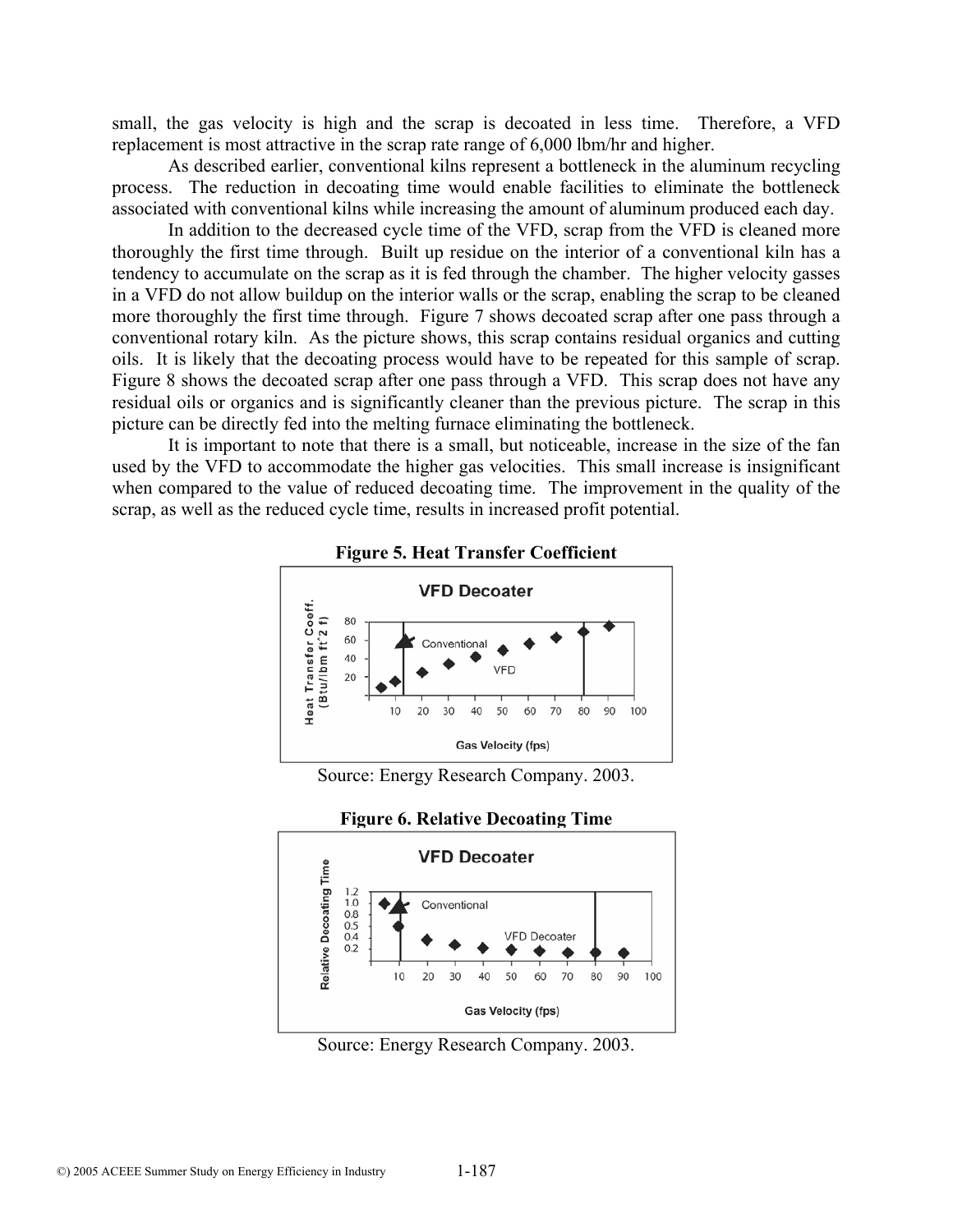**Figure 7. Scrap from a Conventional Decoater** 



Source: Energy Research Company. 2003.

## **Figure 8. Scrap from the VFD Decoater**



Source: Energy Research Company. 2003.

# **Results**

# **Energy Savings**

When comparing the energy consumption of a conventional rotary kiln to that of a VFD decoater, several things must be considered. The existence of heat recovery and variable frequency fan elements make it difficult to analytically predict the energy consumption of the VFD, whereas the energy consumption of a conventional kiln can be calculated using a simple analysis of energy per pound of scrap.

 In order to calculate the amount of natural gas saved by replacing the current rotary kiln with the VFD system, it is necessary to know what the current energy usage is. Specific energy usage, or energy usage per pound, will be used for energy savings calculations, as this is the best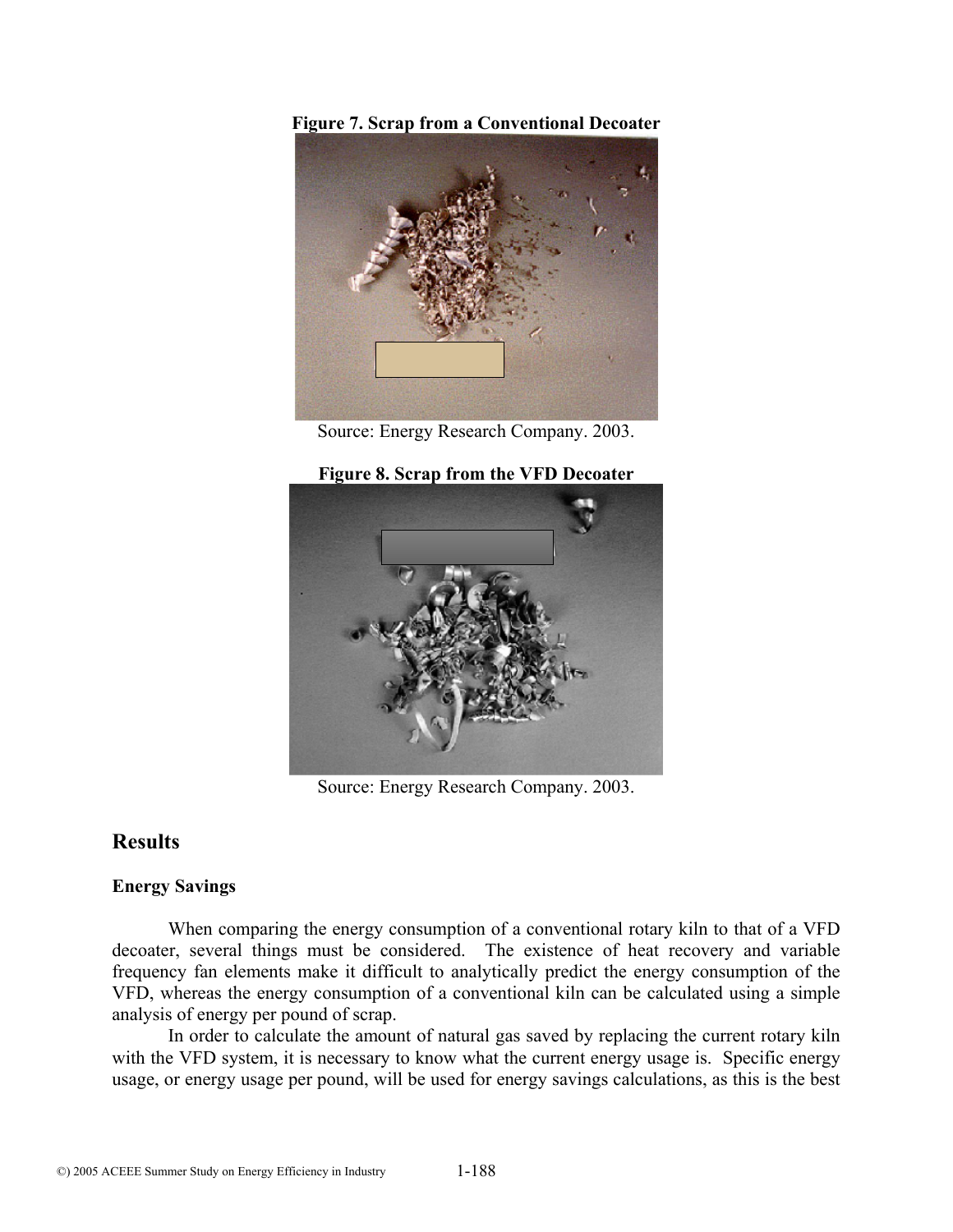way to express each of the system's effective energy usage. In addition, the specific energy usage of the VFD has already been measured and graphed in terms of specific energy usage. On average, the scrap rate through the kiln for the facility is 6,000 lbsm/hr. The annual operating hours were determined to be 6,336 hr/yr after consulting plant management. Natural gas metering data collected on site revealed that the natural gas usage of the dryer was 30% of the natural gas usage of the building, which equates to 74,000 MMBtu/yr. The specific energy use of the kiln,  $SEU_C$ , can be found using the following equation:

$$
SEU_C = \frac{GU_K}{(C_1 \times SR \times h_K)}
$$

where

| $\mathrm{GL}_{K}$ | $=$ | annual natural gas usage of the kiln, 74,000 MMBtu/yr |
|-------------------|-----|-------------------------------------------------------|
| SR                | $=$ | average scrap rate kiln, 6,000 lbsm/hr                |
| $h_K$             | $=$ | annual operating hours of the kiln, 6,336 hr/yr       |
| $\mathbf{C}_1$    | $=$ | conversion constant, $1 \times 10^{-6}$ MMBtu/Btu     |

The specific energy use of the kiln,  $SEU_C$ , is then:

$$
SEU_C = \frac{74,000}{(1 \times 10^{-6} \times 6,000 \times 6,336)}
$$
  
SEU<sub>C</sub>=1,950 Btu/lbm

 According to Figure 4, at a scrap feed rate of 6,000 lbsm/hr the specific energy usage of the VFD would be 1,000 Btu/lbsm. Comparing this specific energy usage to the specific energy usage of the current system, this facility would realize a savings of 950 Btu/lbsm. The total annual natural gas savings, GS, and the total annual natural gas cost savings, GCS, can be calculated using the following equations:

 $GS = (SEU_C - SEU_P) \times SR \times h_K \times C_1$ 

and

 $GCS = GS \times GC$ 

where

 $SEU<sub>P</sub>$  = specific energy usage of the VFD, 1,000 Btu/lbm

The total annual natural gas savings, GS, and the total annual natural gas cost savings, GCS, are then:

GS= $(1,950-1,000)\times 6,000\times 6,336\times 1\times 10^{-6}$ GS=36,000 MMBtu/yr

 GCS=36,000 MMBtu/yr×\$4.43/MMBtu/yr GCS=\$160,000/yr

 These calculations show a reduction of 50% in the natural gas usage of the drying process. This represents a considerable impact on the process' energy consumption. Using this facility as a benchmark, a 50% reduction in the natural gas used for drying by facilities in the United States represents potential for a significant decrease in not only energy consumption, but also in associated volatile emissions. It should be noted that both the VFD and the conventional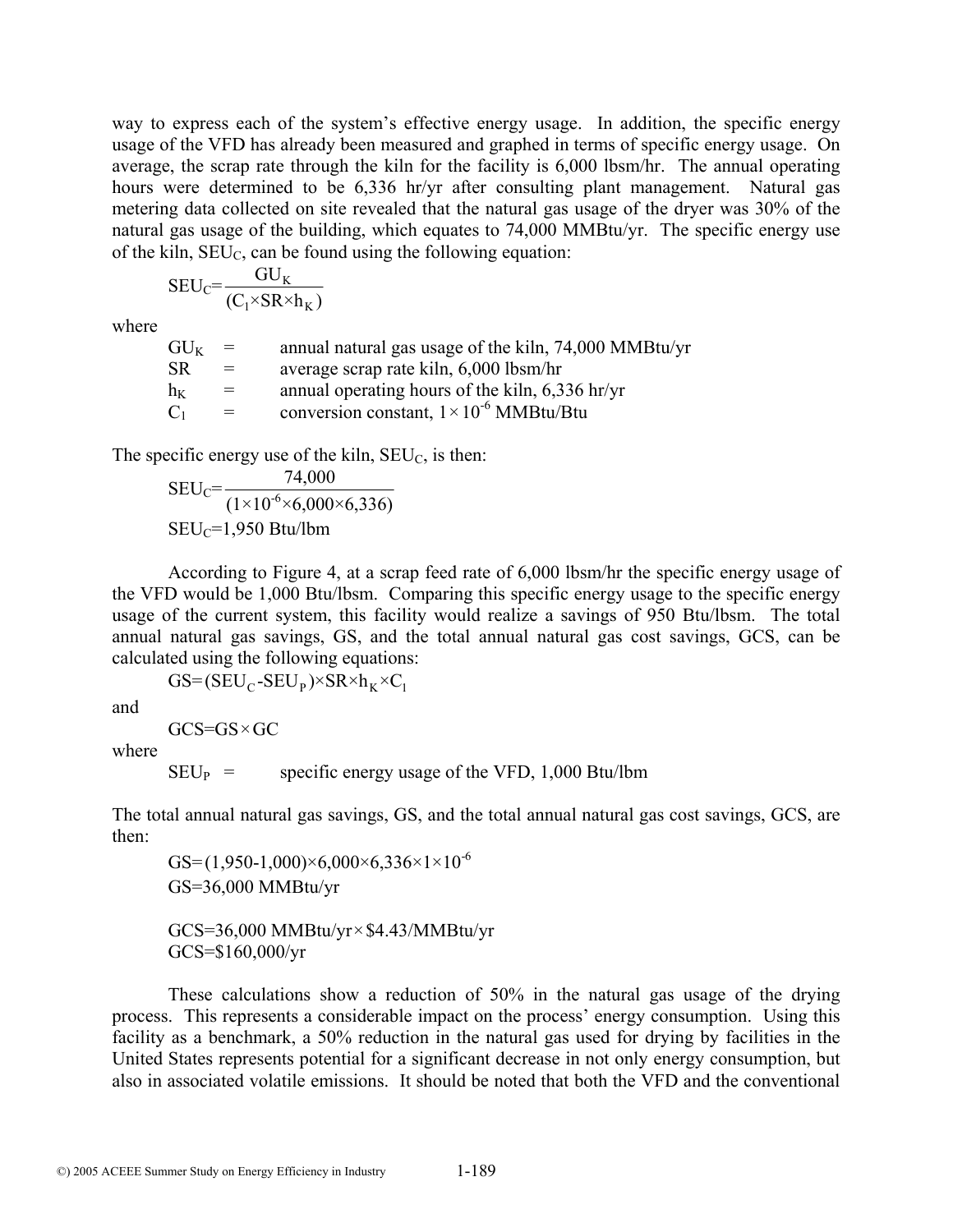rotary kiln energy consumption are both once through systems. Since, in many cases, the conventional system requires the metal to pass through up to four times before the quality of scrap is achieved, the energy consumption per pound of scrap for the conventional system is higher.

### **Productivity Savings**

 In addition to the energy savings resulting from the VFD's installation, this facility would also realize a reduction in cycle time. The success of the VFD to reduce the time required to decoat is based on its high heat transfer coefficient, which increases the rate and effectiveness of decoating. With the type of scrap and feed rate at this facility, the velocity would be 60 ft/sec, according to the VFD's designer. As a result of the vertical decoating chamber, the VFD at this facility should be capable of decoating the same amount of scrap in 80% less time than a conventional decoater, based on the graph shown in Figure 6. The details of the impact of such a time decrease are beyond the scope of this report. However, by analyzing the amount of time spent drying scrap, 6,336 hr/yr, at a scrap rate of 6,000 lbsm/hr, it is estimated that this facility decoats a total of 38 million pounds of scrap per year. By installing the VFD, this facility would be able to produce 38 millions pounds of scrap in 1,267 hours, corresponding to an 80% reduction in cycle time. Conversely, the facility could produce 152 million more pounds of scrap per year at 6,336 hr/yr. This dramatic output increase would enable the facility to increase its production and its profit potential. Furthermore, if the facility is not capable of producing this level of output for any reason, the VFD would be operating less time throughout the year, which would result in further cost savings due to less operating time.

# **Conclusion**

 Over the past several years the aluminum industry has been actively pursuing energy conservation improvements. In 2002 alone, the industry reduced its energy consumption by 22 percent. [AA2] The VFD is a primary example of the effort put forth by the aluminum industry to formulate and implement new energy related innovations. The VFD is a solution to many of the drawbacks of a conventional kiln. Its rapid decoating time, and ability to produce clean product the first time through, would enable facilities to eliminate their bottlenecks as well as increase their output and profit margin. Its small footprint makes installation easy and affordable. The VFD has no moving parts, which reduces the need for maintenance and cleaning. It has the capability of reducing the natural gas usage by half, which would result in lower operating costs and decreased VOC emissions. These improvements to the VFD make it an ideal replacement for the conventional rotary kiln. At the plant studied, the VFD has the potential to reduce annual natural gas consumption of the drying process by 36,000 MMBtu, a decrease of 50%. Additionally, VOC emissions by the plant would be reduced and the amount of energy used to melt the scrap decreased. With its improved design, the VFD has the potential to save over 17 trillion Btus of natural gas in the U.S. alone. [EERE] The increasing volatility of the natural gas market along with the increasing demand for aluminum makes energy and productivity related advances crucial considerations for the industry. The capability of the VFD to reduce operating costs, decrease cycle time, and increase profit margins will make the VFD a viable option for scrap decoaters in the United States and worldwide.